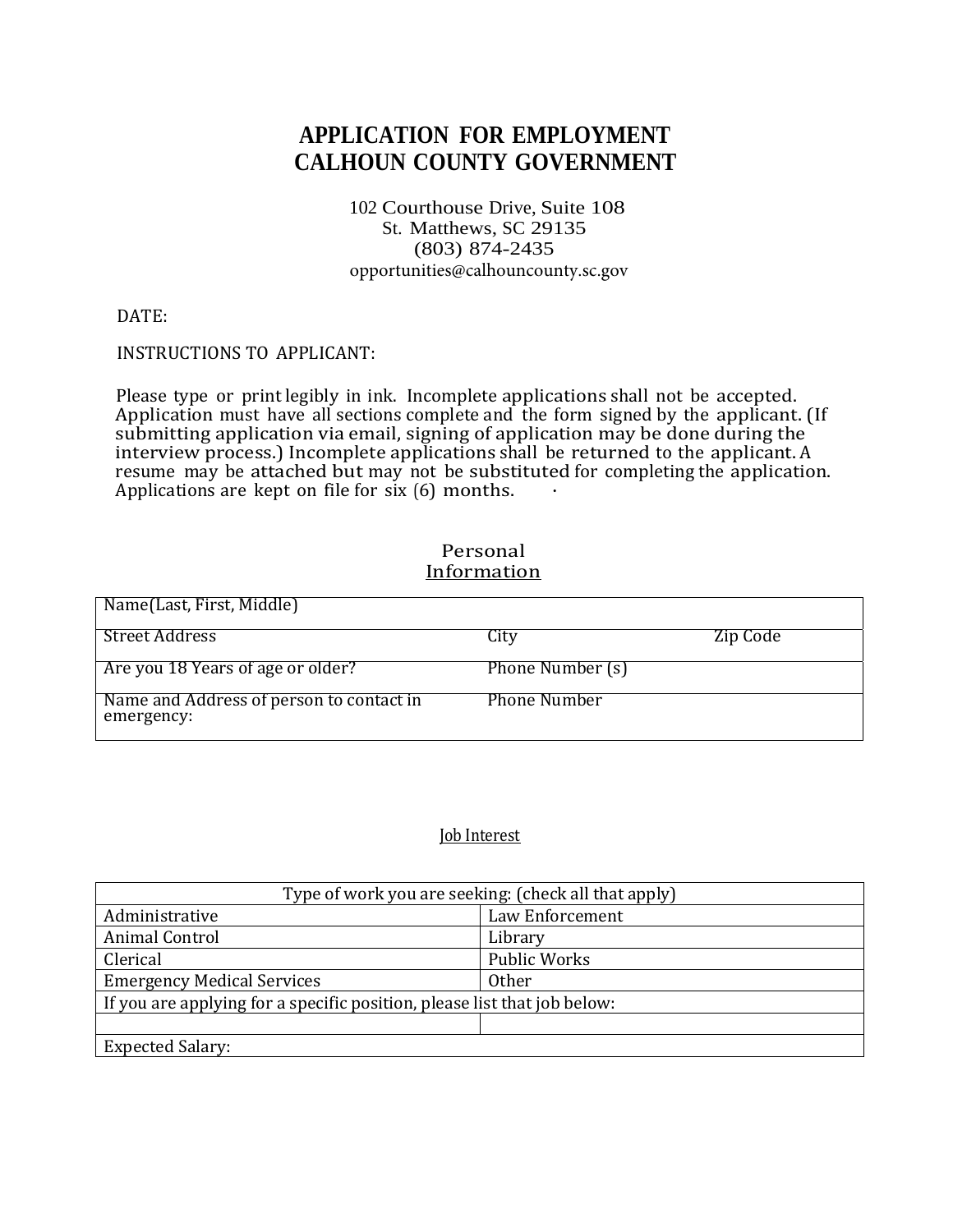|                                                                             | Yes | N <sub>0</sub> |
|-----------------------------------------------------------------------------|-----|----------------|
| Do you have a valid SC Drivers License?                                     |     |                |
| SC DL Number:                                                               |     |                |
| Do you have a Commercial Drivers License (CDL)?                             |     |                |
| Are you able to meet the attendance requirements?                           |     |                |
| Do you have any objection to working overtime if necessary?                 |     |                |
| Can you travel if required?                                                 |     |                |
| Have you ever been employed by Calhoun County?                              |     |                |
| Can you submit proof of legal employment authorization and identity?        |     |                |
| If you are under 18, can you furnish a work permit if required?             |     |                |
| Have you been convicted of a crime in the last 7 years?                     |     |                |
| If yes please explain (a conviction will not automatically bar employment). |     |                |
|                                                                             |     |                |
| What date are you available to start?                                       |     |                |
| How were you referred to us?                                                |     |                |

# **Education Information**

| Name of School, City and State | Did you<br>graduate? | Major | Degree<br>Received |
|--------------------------------|----------------------|-------|--------------------|
| High School                    |                      |       |                    |
| College                        |                      |       |                    |

Please list any additional information that relates to your ability to perform the job for which you have applied (i.e. Professional Licenses, Registrations and Certifications):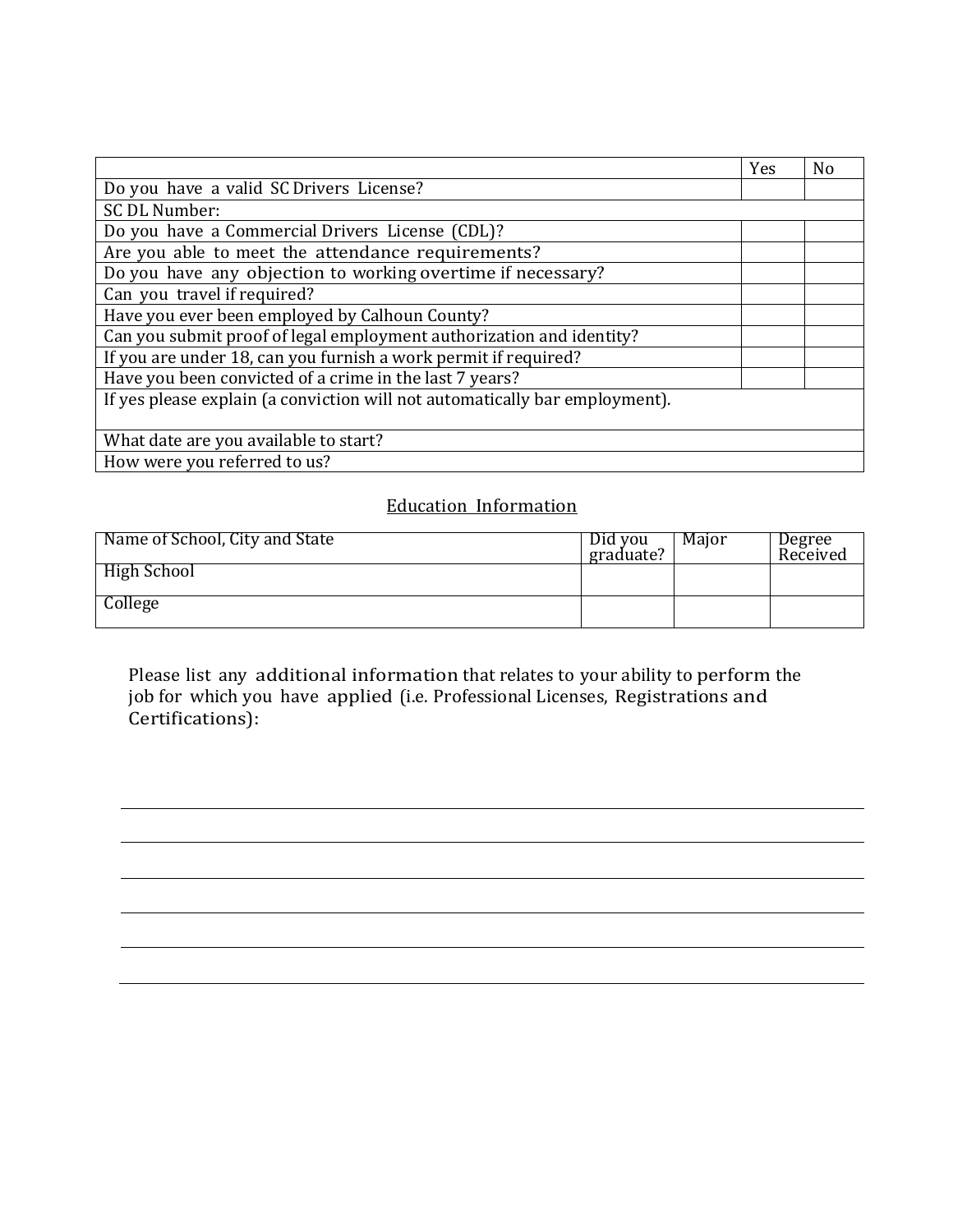## **Employment History**

Please begin with most recent employment, listing positions held during the last 10 years. 

Account for all time, including periods of unemployment. Be sure to include military service, naming rank and type of discharge.

| Name of Current/Former<br>Employer | From: Month/Year            |            | Salary | Position |
|------------------------------------|-----------------------------|------------|--------|----------|
| Address                            | To<br>Duties:<br>Month/Year |            |        |          |
| <b>Phone Number</b>                |                             | Supervisor |        |          |
| Reason for Leaving:                |                             |            |        |          |
|                                    |                             |            |        |          |

| Name of Current/Former<br>Employer | From: Month/Year            |            | Salary | Position |
|------------------------------------|-----------------------------|------------|--------|----------|
| Address                            | Duties:<br>To<br>Month/Year |            |        |          |
| <b>Phone Number</b>                |                             | Supervisor |        |          |
| Reason for Leaving:                |                             |            |        |          |

| Name of Current/Former<br>Employer | From: Month/Year            |            | Salary | Position |
|------------------------------------|-----------------------------|------------|--------|----------|
| Address                            | Duties:<br>To<br>Month/Year |            |        |          |
| <b>Phone Number</b>                |                             | Supervisor |        |          |
| Reason for Leaving:                |                             |            |        |          |

# **References**

| List three references (not relatives or previous supervisor) |                  |  |
|--------------------------------------------------------------|------------------|--|
| Name                                                         | Telephone Number |  |
|                                                              |                  |  |
|                                                              |                  |  |
|                                                              |                  |  |